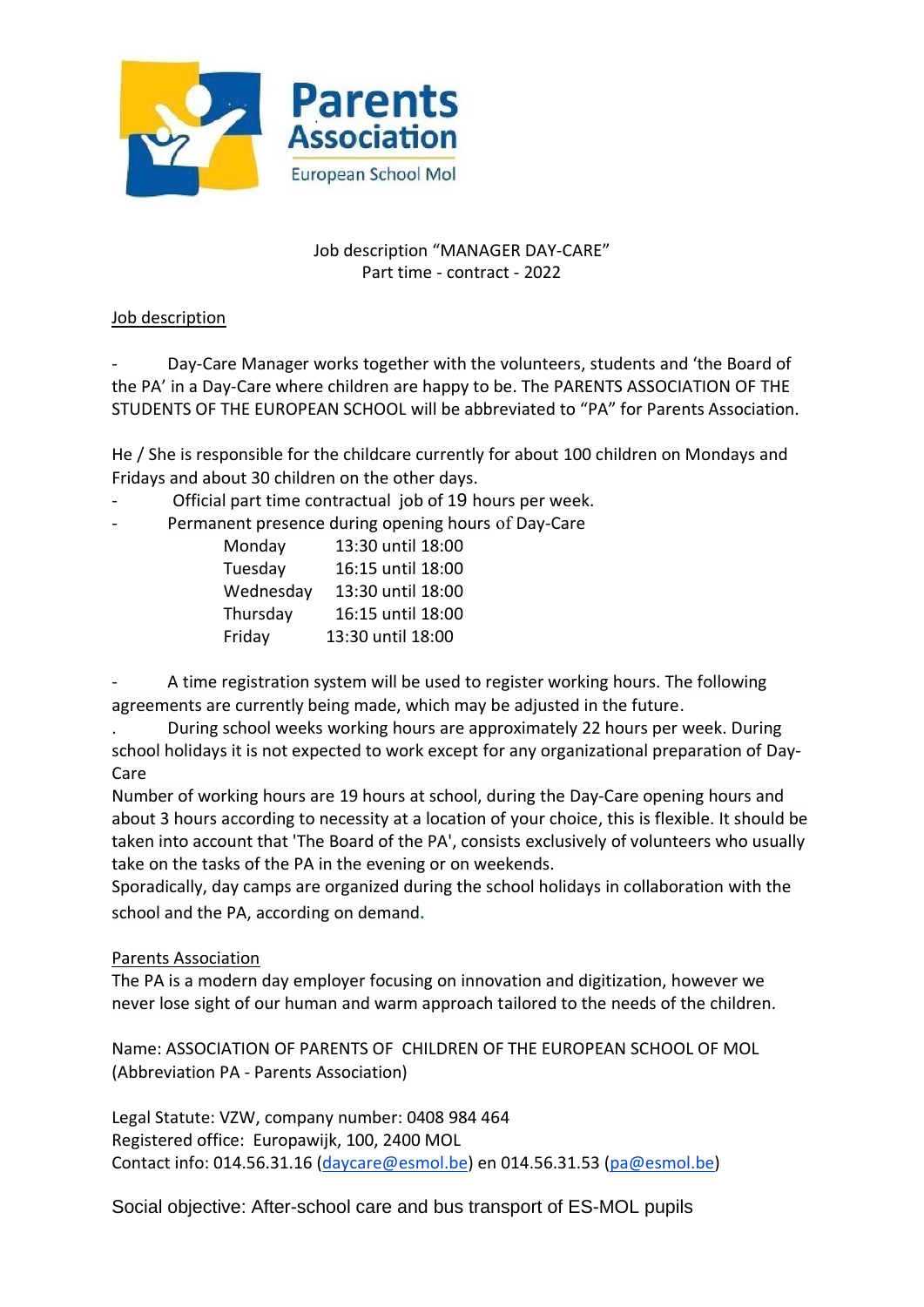

### Objective of Day-Care

Employees, Day-Care volunteers and Day-Care students are committed to creating a Day Care where it is pleasant and affordable to engage within different age groups. An environment where learning, creativity, play and developing social skills go hand in hand. There are two main age groups, primary education and nursery education, a second employee of the PA takes on the responsibility for the nursery children. As Manager of Day Care, it is important that you work closely and effectively together, and that there is a high degree of unity and cooperation.

#### Your role as Day-Care Manager

Within Day-Care you are responsible as a Manager for leading, coordinating and coaching the Day-Care employee the Day-Care volunteers and students. You are part of the PA-Team and transpose organizational objectives to Day-Care. Together you develop a vision and policy around the various activities and you know how to guide and support the organizers in their activities. You support the correct values and function as a role model for the employees.

You will be responsible for finding the right people to strengthen your multidisciplinary and culturally diverse team. You create the necessary involvement and engagement and have at least one annual personal feedback meeting with each of the volunteers individually and at least one annual joint meeting with all employees together. You supervise the change processes within the organization and carry out progress monitoring**.** 

You build bridges in the cooperation between 'The Board of the PA' (consisting of solely volunteers) more specifically those responsibles for Day-Care, the employees of the PA, the volunteers, the students, the school management and possibly the teachers and the school cleaning team, the school Covid-responsible person, the children and the parents. You are responsible for strong and structured communication between the various parties and will be assisted by the Parents Association Office Manager. You pay sufficient attention to customer focus towards parents and children.

You are responsible for the financial policy and the preparation of the budget of Day-Care, including a follow-up to the PA Board twice a year. You ensure that the available resources are used in the most efficient and effective way.

Through active program management and long-term planning you ensure that milestones and objectives of the day-care are achieved. You keep a close eye on efficiency and continuous improvements within Day-Care in order to guarantee the quality of the service. You do a once yearly evaluation with the volunteers of the PA using a Swot analysis.